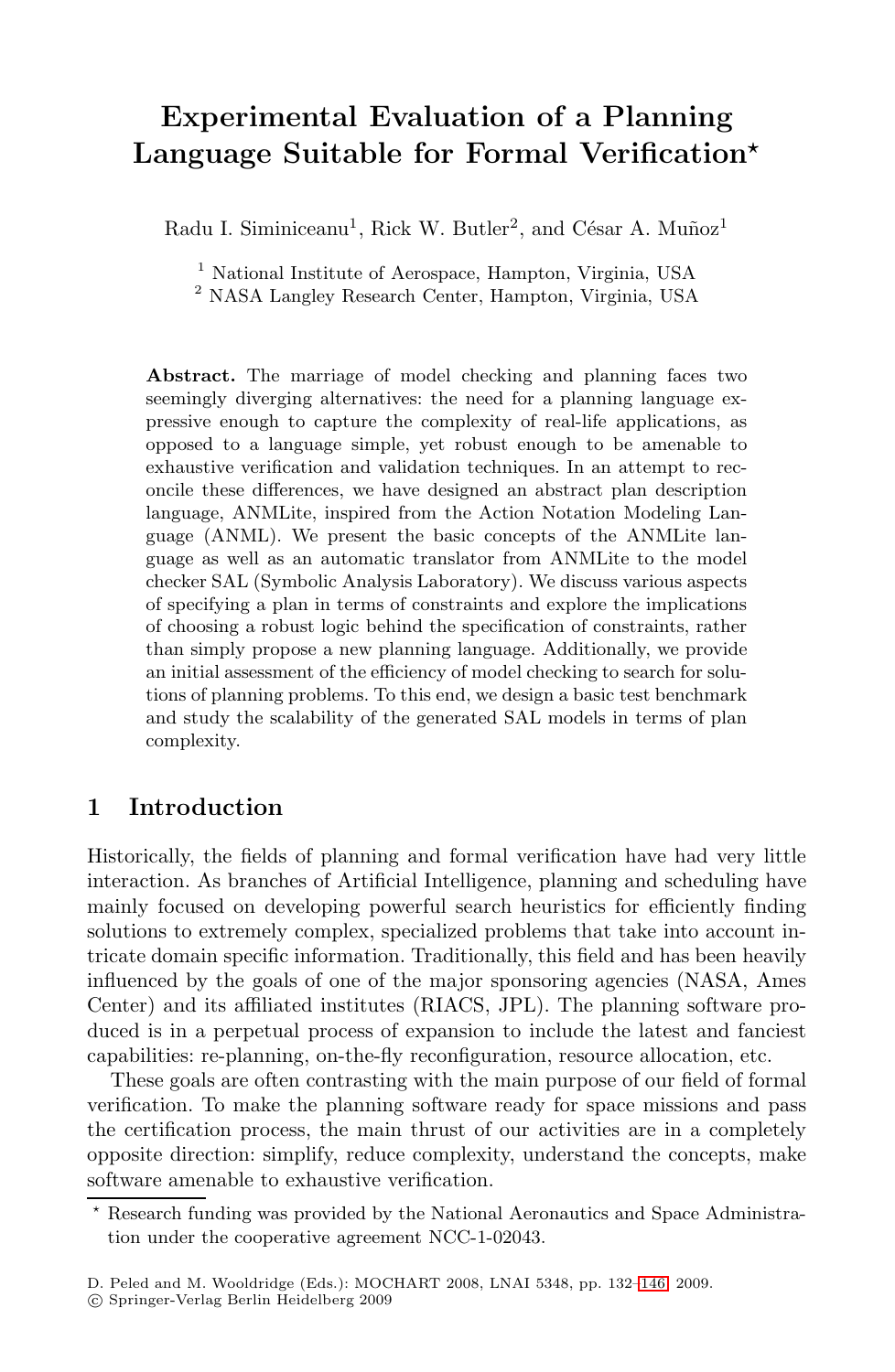To this end, we seek to define a simple language that can be used to describe planning problems. Hopefully, by drastically restricting the constructs in the language, two benefits accrue: (1) the language will be easy to understand and write, and (2) the language will lend itself to formal verification.

We have named the language ANMLite [\[4\]](#page-14-1) because it was developed to support the analysis of planning domains described in the Action Notation Modeling Language (ANML) [\[20\]](#page-14-2) under development at NASA Ames[\[12\]](#page-14-3). ANML succeeds other planning languages, such as PDDL [\[15\]](#page-14-4) and NDDL, that have been used in the software package EUROPA2 [\[2\]](#page-14-5).

In ANMLite, a planning problem consists of a finite set of disjoint timelines, a set of valid actions for each timeline, and a set of temporal constraints that govern the correct scheduling of the actions. The constraints can be broadly categorized into two groups. The first group is specified by a *transition relation* and only involves actions on the same timeline. These constraints express the valid succession of actions along the timeline. The transition relation disallows overlapping actions and gaps on a timeline. The second category are general constraints, expressed in some logic of choice, which specify cross-timeline relationships between actions. The temporal logic must be chosen with care. It has to be rich enough to cover all the significant relations that can occur (such as Allen temporal operators [\[1\]](#page-14-6), a popular logic in planning), but simple enough to avoid inconsistencies and ambiguities. Furthermore, since we seek to develop a framework for formal verification, it must be translatable into a form suitable for model checking or theorem proving. We are currently targeting the SAL model checker [\[7\]](#page-14-7).

SAL is a framework for combining different tools to calculate properties of concurrent systems. The SAL language is designed for specifying concurrent systems in a compositional way. It is supported by a tool suite that includes state of the art symbolic (BDD-based) and bounded (SAT-based) model checkers, and a unique "infinite" bounded model checker based on SMT solving. Auxiliary tools include a simulator, deadlock checker, and an automated test case generator.

## **2 Related Work**

The idea of using symbolic model checking techniques for planning problems is relatively recent. A seminal line of work was initiated by Cimatti et al [\[5\]](#page-14-8), which generated a series of articles applied to a variety of planning domains. In [\[9\]](#page-14-9), Edelkamp applies symbolic model checking techniques for finding a sequence of actions that always has a possibility to lead to a goal state in non-deterministic domains. SPUDD [\[13\]](#page-14-10) introduces the use algebraic decision diagrams for stochastic planning. More recently, approaches applying SAT based techniques to planning in non-deterministic domains under null and partial observability have been proposed [\[11\]](#page-14-11). Model checking has been applied in the context of logics with actions [\[17\]](#page-14-12) and knowledge representation [\[14\]](#page-14-13). The symbolic model checker of choice in this case is NuSMV.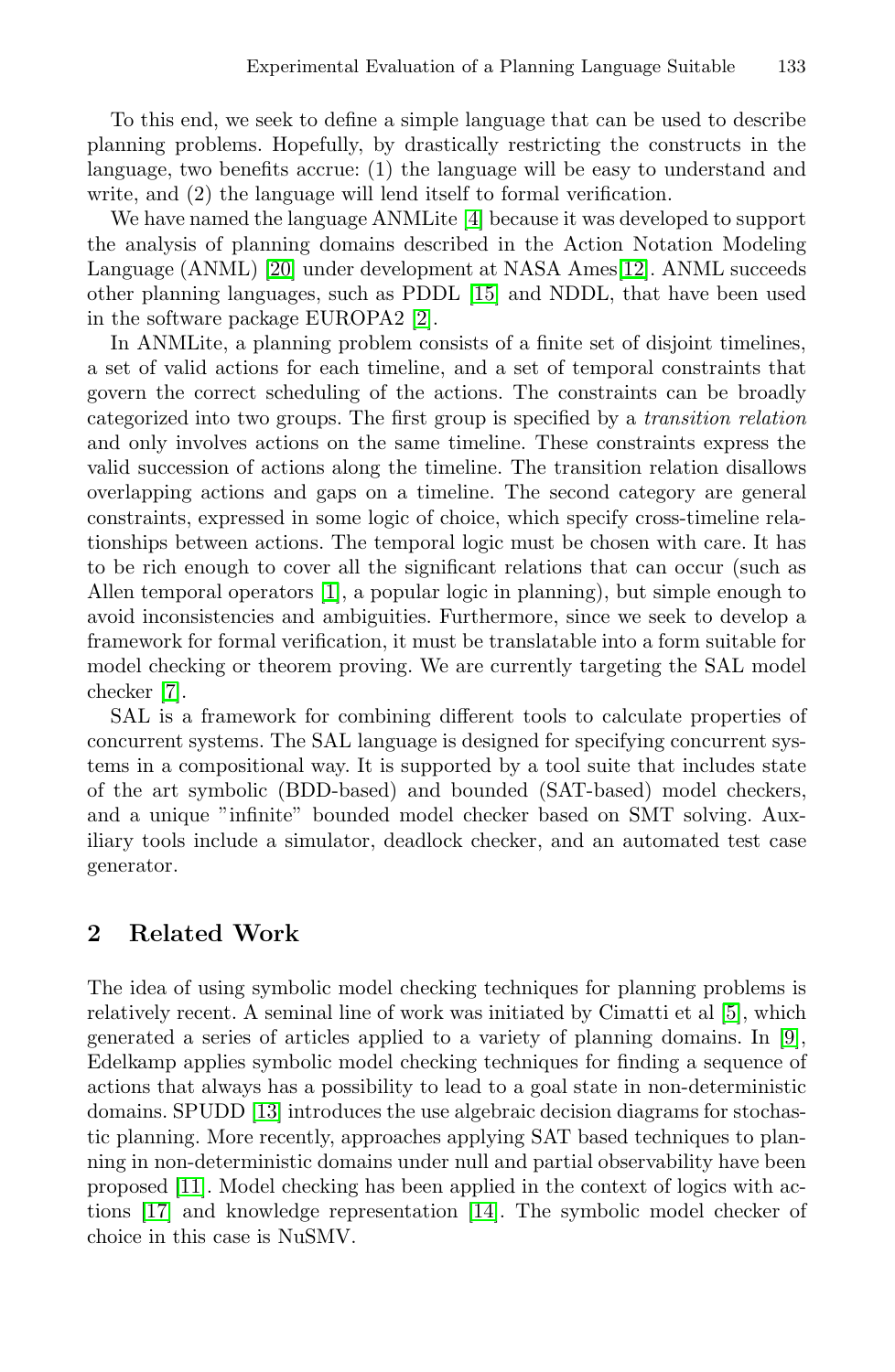The avenue of using constraint solvers for planning problems has been explored in [\[19\]](#page-14-14), based on temporal interval logic and attributes, and [\[18\]](#page-14-15), by solving a particular class of disjunctive temporal problems via SAT techniques.

Test case generation for planning has been attempted in [\[10\]](#page-14-16). While testing is not an exhaustive verification technique, it is always seen as complementary and is mostly motivated by the need of low cost and performance. Finally, runtime monitoring, a lightweight version of verification, has been applied to the fault protection engine of the Deep-Impact spacecraft flight software [\[8\]](#page-14-17).

## **3 ANMLite Language Concepts**

We briefly describe the basic ANMLite concepts. For further information, an extensive discussion of the ANMLite language syntax and semantics is given in the NASA Technical Memorandum [\[4\]](#page-14-1).

## **3.1 Timelines and Actions**

Discovering a suitable sequence of actions on a timeline is fundamental to solving a planning problem. The first step in defining the problem is to identify all the actions that can be scheduled on a timeline. In ANMLite, this is declared as in the following example:

```
TIMELINE A ACTIONS
  A0
  A1: [_,10]
  A2: [2, 1]
```
This specification defines the timeline A and its three actions: A0, A1, and A2. Actions A1 and A2 have time duration constraints: A1 takes at most 10 time units and A2 takes at least 2 time units. Usually, there are also constraints on the sequence of actions, so an intuitive, unambiguous specification of these constraints is highly desirable. There are two different approaches to the specification of these constraints:

- **–** Assume that all action sequences are possible unless specifically forbidden and then specify the sequences that are *not* allowed.
- **–** Assume that no sequences are allowed and then systematically add the allowed sequences.

We have currently opted for the second approach. This is different from many AI planning systems, but it follows the approach frequently used in the formal methods community. We currently believe that this leads to a clearer specification, though we recognize that we may be biased by the historic conventions of our discipline.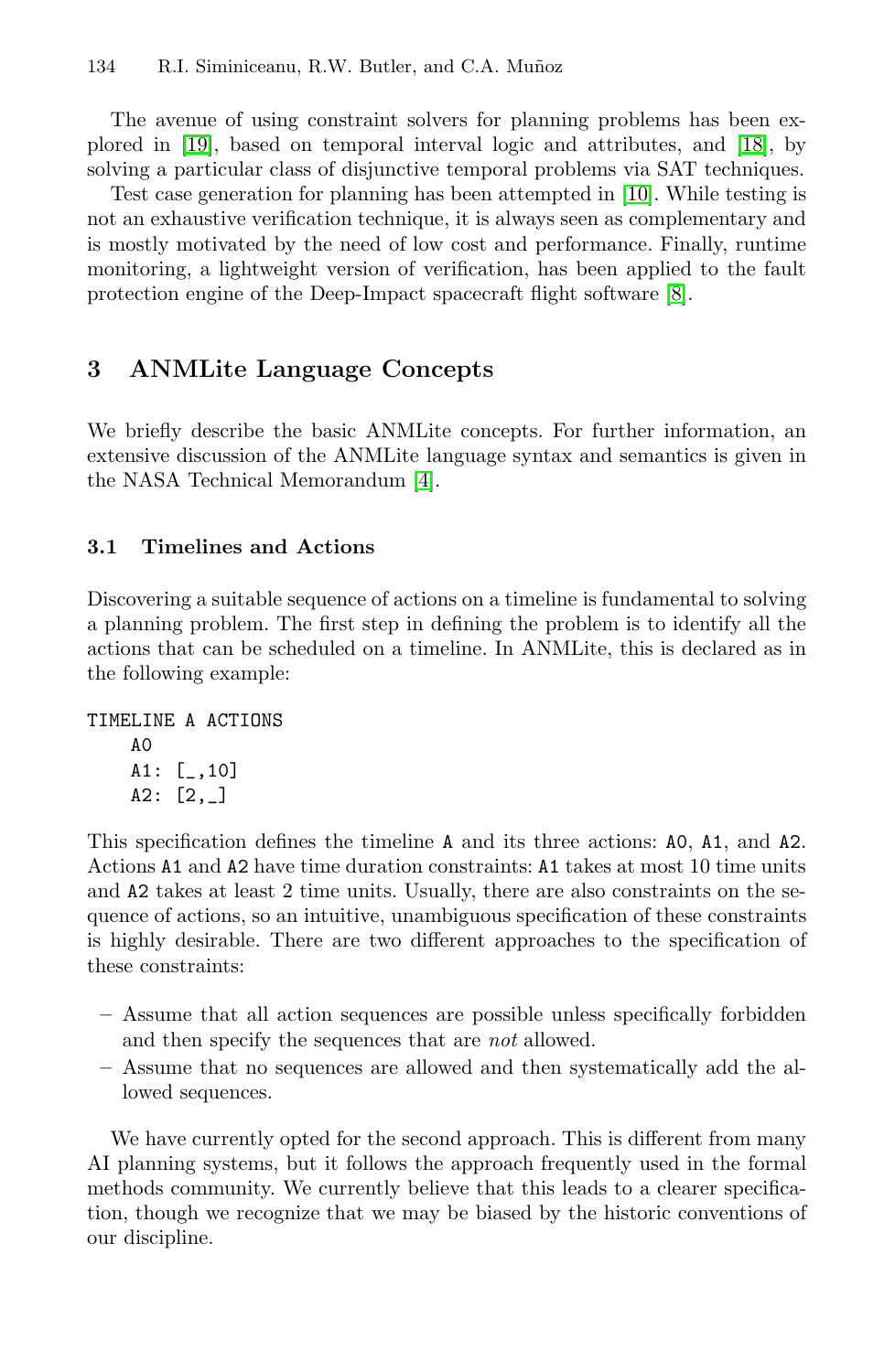## **3.2 Transitions**

The transition relation on a timeline is similar to state-transition systems. Here, the states are the actions and a directed edge represents a valid transition between states. We have used the same construction deployed in the Abstract Plan Preparation Language (APPL) [\[3\]](#page-14-18). Hence, the transition relation is a set of pairs of actions, which can be declared by listing for each action the (complete) set of its successors, as in the following example:

```
TRANSITIONS
   A0 \rightarrow A1 \rightarrow A2 \rightarrow (A0 | A1 | A3)
  A3 \rightarrow A2
```
The flexibility of the language is increased by allowing parametrization of actions. For example, the following

 $A1(x, y: animal): [10, ]$ 

defines an action A1 with two parameters of type animal that takes at least 10 units of time.

We allow more restrictive forms of transitions to be defined using a simple parameter matching scheme, with implicitly declared variables. For example,

 $A1(cat,u) \rightarrow A2(u, ...)$ 

states that only A1 actions with a first parameter equal to cat are to be followed by an A2 action and that the first parameter of A2, represented by the variable u, must be equal to the second parameter of A1. Unless explicitly specified on a different constraint, no other transition from A1 is allowed.

Multiple timeline instances are defined using a VARIABLE section:

VARIABLES t1, t2: A t3: B

This specification declarestwo distinctinstances, t1 andt2, defined by TIMELINE A, and one instance t3 defined by TIMELINE B.

The variables of the same TIMELINE share the transition relation, but might still behave differently, in case specific constraints are declared in the general constraint section. This is beneficial in terms of keeping the model compact, and it is frequently seen in practice.

## **3.3 Goal Statements and Initialization**

In ANMLite, goals can be specified by an action name. Initial states can also be specified using an INITIAL-STATE declaration though they are not necessary.

INITIAL-STATE  $|-> t1.A0$  $|->$   $t2.A1$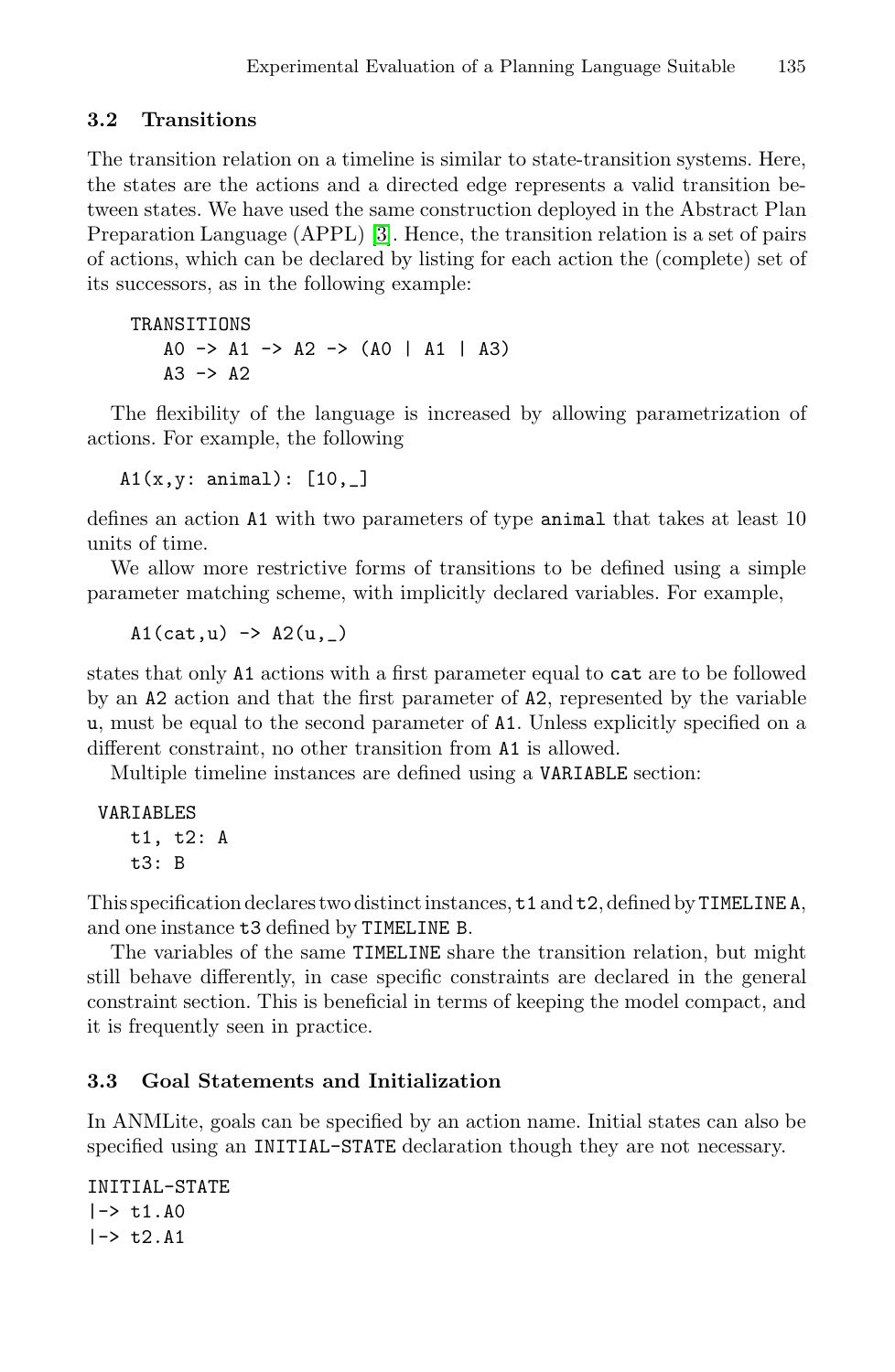This specifies that A0 is the first scheduled action on timeline t1 and that A1 is the first scheduled action on timeline t2. A generic form is also allowed

INITIAL-STATE  $|-> A.A0$ 

This means that on *every* timeline of type A, A0 is the first scheduled action.

## **4 Constraints**

The transition statements are adequate to specify the allowed sequences of actions on a timeline, but they cannot be used to specify constraints between actions on different timelines. The constraint section is used to accomplish this. The ANMLite constraints are built upon a simple but powerful foundation: linear inequations between the start and end timepoints of actions. Expressions may contain at most one variable on each side of the relational operator, e.g.

A1.start + 16 < B2.end

Restricting the constraint language to these simple linear relationships enables a very natural translation into the SAL model checking language (see Sec. [5\)](#page-6-0).

## **4.1 Repetitive Actions**

It is often the case that the same action is scheduled several times on a timeline. For example, crew activities on a space station are mostly routine tasks repeated every day, intertwined with other specific activities. Two occurrences of the same action are distinct because they are scheduled at different time intervals. There is a clear need to distinguish between these intervals when writing a set of constraints, which can refer to all or just one of these instances. We consider two approaches: (1) provide a new construct to establish a reference point for a constraint (called the at expression) and (2) introduce the qualifier next for a second occurrence of an action in the same constraint.

Neither of these two constructs were previously considered in planning languages, yet there is an obvious risk of ambiguities in their absence.

**The** at **Expression.** In the following example

at A0.start: BO.end < next A0.start

all actions that are active at the timepoint A0.start are the current ones. The next instance after the completion of the current one is the next one. For example

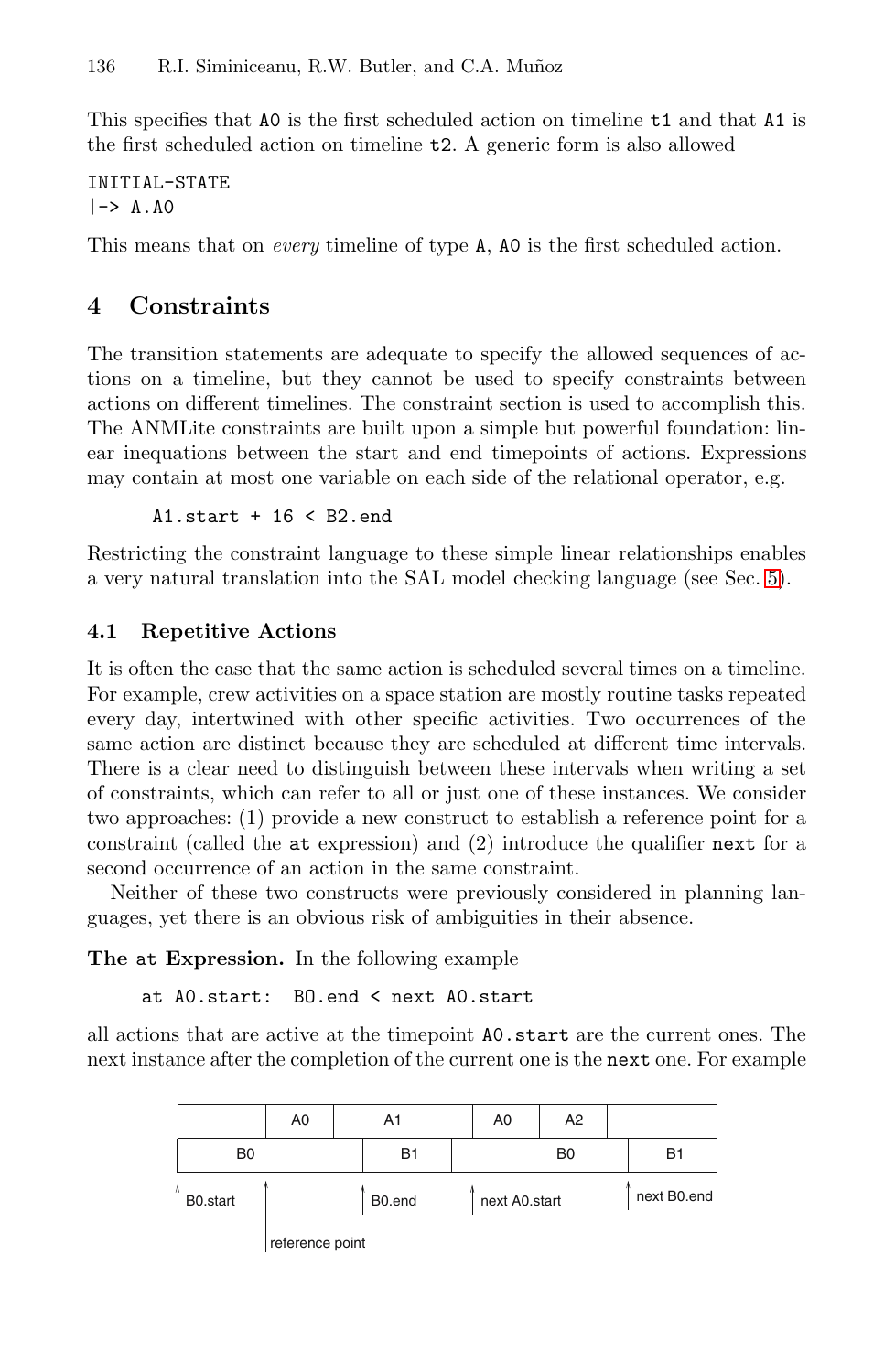If the action is not active at the reference point, then the "current" is the last completed one and the next is the first occurrence after the reference point.

|                 |               | A <sub>0</sub> |  | A1 | A0 |  | A2             |           |  |
|-----------------|---------------|----------------|--|----|----|--|----------------|-----------|--|
| <b>B1</b>       |               | B <sub>0</sub> |  |    | Β1 |  | B <sub>0</sub> | <b>B1</b> |  |
| B1.start        | next B1.start |                |  |    |    |  |                |           |  |
| reference point |               |                |  |    |    |  |                |           |  |

It should also be noted that there is an implicit universal quantifier in every constraint. If the reference point involves action A1 and A1 can occur multiple times on a timeline, then this constraint applies every time A1 is scheduled.

#### **4.2 Timeline Instance Specific Constraints**

Constraints can be specialized by using a timeline variable in the constraint. Suppose we have

VARIABLES

t1,t2: A t3,t4: B

#### CONSTRAINTS

 $t1.A1.start < t4.B1.end$ 

This constraint only affects timelines t1 and t4. But the constraint

A1.start < B1.end

is equivalent to four constraints:

| t1.A1.start < t3.B1.end |  | t1.A1.start < t4.B1.end |  |
|-------------------------|--|-------------------------|--|
| t2.A1.start < t3.B1.end |  | t2.A1.start < t4.B1.end |  |

#### **4.3 Vacuous Solutions**

Consider the Allen logic operator A1 contains B1. A constantly debated issue is whether the constraint can be satisfied by the following timeline

| A <sub>0</sub> |  |  |  |  |
|----------------|--|--|--|--|
|                |  |  |  |  |

Because the Allen operator has the implicit quantifiers FORALL A1: EXISTS B1: A1 contains B1, this constraint can be vacuously met in case A1 is never scheduled. Whether this is desirable or not is a recurring theme in the plan specification domain. A non-ambiguous semantics should be chosen for all these situations.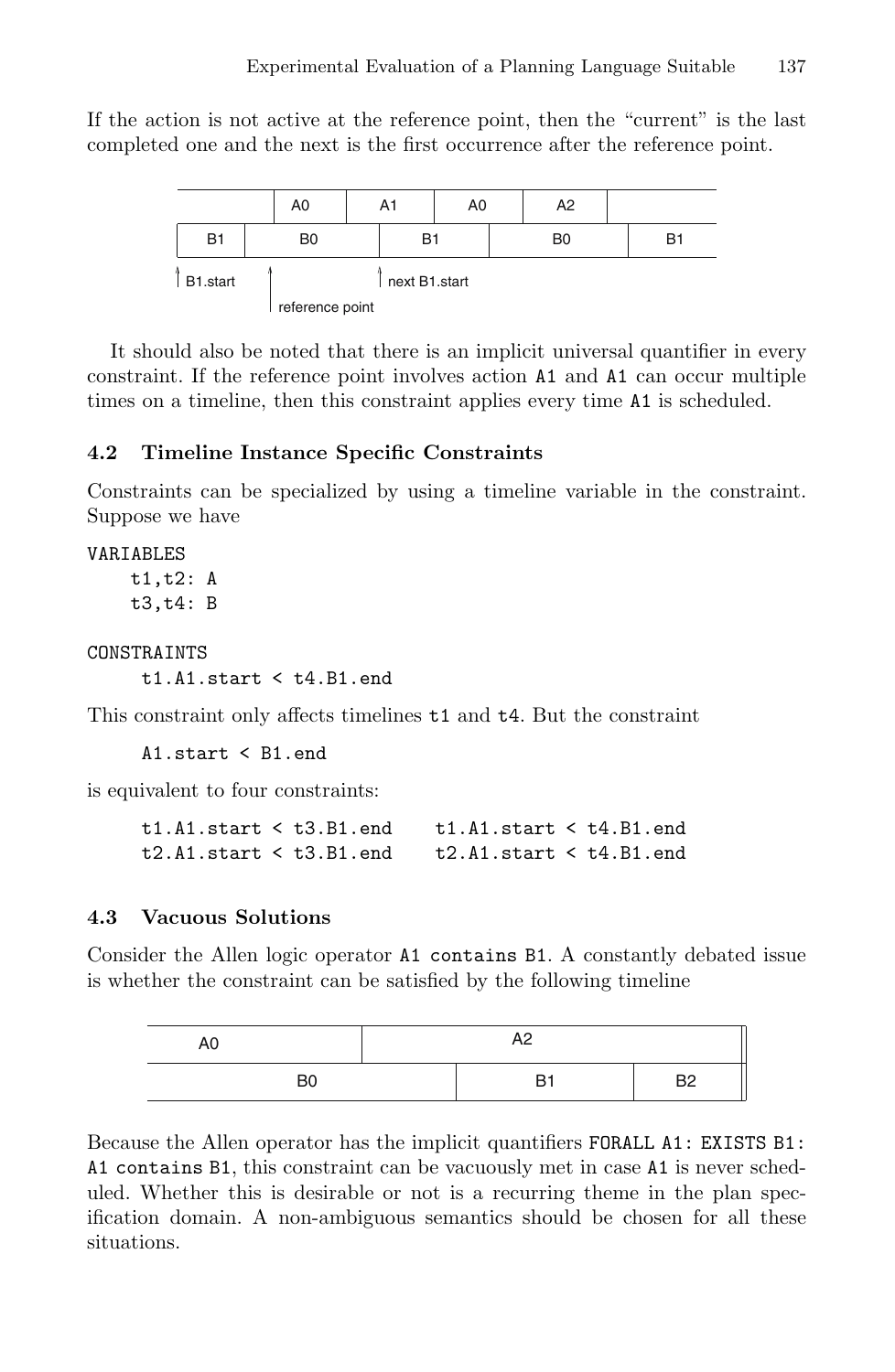#### **4.4 Summary of Constraint Semantics**

There are two major issues that need to be resolved when interpreting a constraint in ANMLite:

- **–** Determination of the time point from which the current and next instances of an action can be disambiguated.
- **–** Determination of which actions are universally quantified and which ones are existentially quantified.

These issues are orthogonal and hence the most general solution allows an independent specification of them. The first issue is handled by the at expression. The second issue is handled by a syntactic convention, namely, that the last term in the chain of inequalities determines the universally quantified action. This choice is justified by the way the constraint checking has to performed (efficiently) in the SAL models. The other alternative, of attaching the universal quantifier to the first term, is equally valid from the theoretical point of view.

## <span id="page-6-0"></span>**5 Translating ANMLite to SAL**

Although using a model checker might not be the most efficient means of finding a solution to a planning problem, building a translator has provided a sanity check on the meaning of the language constructs.

#### **5.1 Simple Example**

We will begin our look at the technique for translating ANMLite to SAL with a very simple two timeline example:

| $PI.AN$ $ex1$                      |                     |  |  |  |
|------------------------------------|---------------------|--|--|--|
| TIMELINE A                         | TIMELINE B          |  |  |  |
| ACTIONS                            | ACTIONS             |  |  |  |
| A0: $[2, 1]$                       | B0: $[2, 1]$        |  |  |  |
| A 1                                | B1: [1, 10]         |  |  |  |
| A2                                 |                     |  |  |  |
| TRANSITIONS                        | TRANSITIONS         |  |  |  |
| $AO \rightarrow A1 \rightarrow A2$ | $RO \rightarrow B1$ |  |  |  |
| F.ND A                             | F.ND B              |  |  |  |
|                                    |                     |  |  |  |
| TNITTAL-STATE                      | GOALS               |  |  |  |
| $\left  \rightarrow A.A0 \right $  | A.A2                |  |  |  |
| $\left  \rightarrow \right $ B.BO  | B.B1                |  |  |  |
| $FND$ ex1                          |                     |  |  |  |

Corresponding to the timeline and action declarations, the following types are generated:

 $A_$ actions: TYPE =  ${AO, A1, A2, A_null};$  $B_$ actions: TYPE =  ${B0, B1, B_$ null};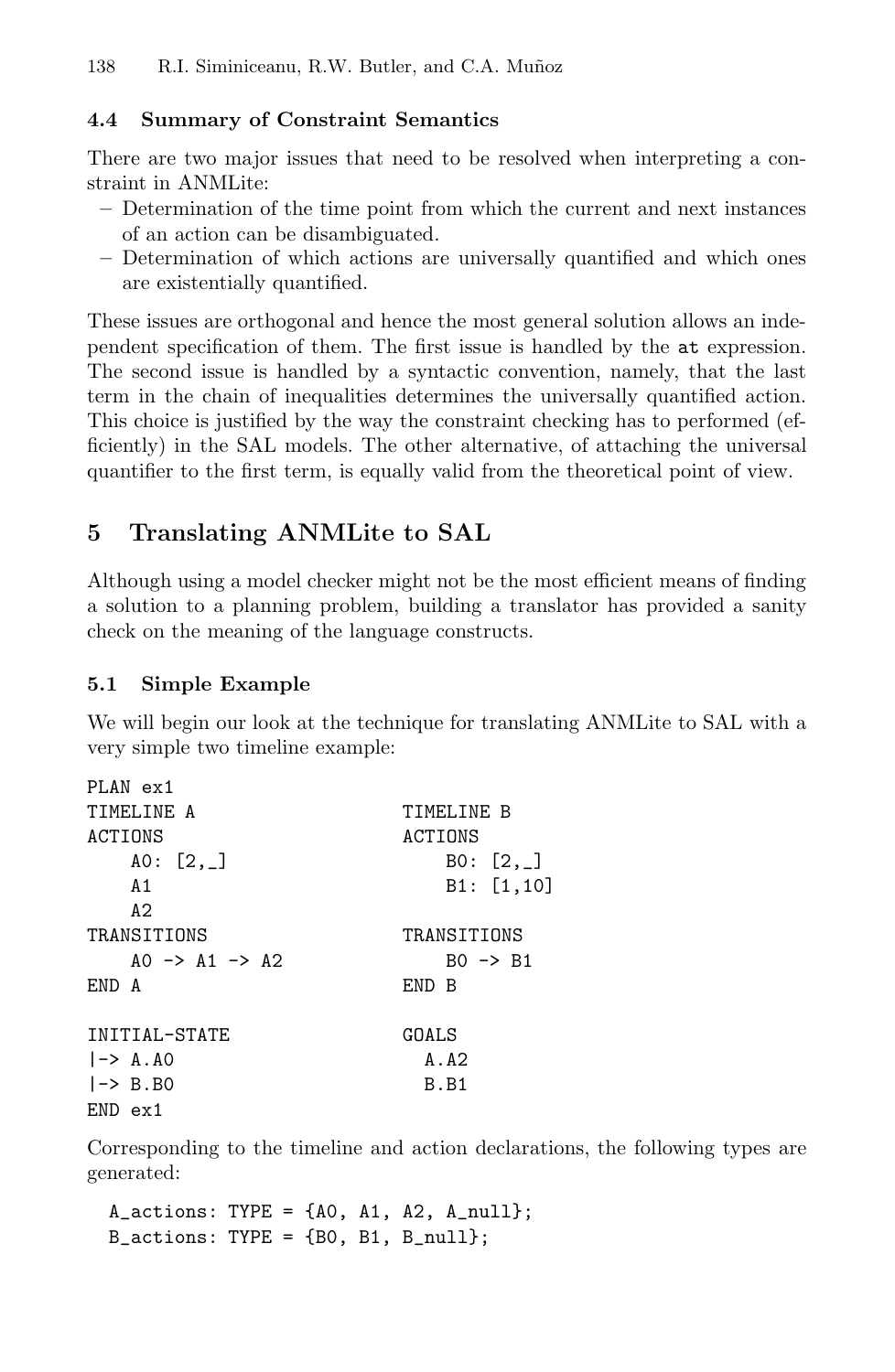In addition to the declared actions, a null state is created for each of the timelines. There are two purposes for these extra states. They provide a means for the completion of an action when the action has no successor and also a convenient mechanism for recording when a goal state has been reached and completed on each timeline.

The generated SAL model consists of three modules: module A\_m, corresponding to timeline A. module B\_m to timeline B, and module Clock, which advances time.

### **5.2 Multiple Variables**

If there are multiple variables of a timeline, say

## VARIABLES

t1,t2: A

then a variable identifier type is generated,

 $A\_ids:$  TYPE =  $\{t1, t2\};$ 

and the module A\_m is parametrized with the variable id

 $A_m[i: A_ids]$  : MODULE =

Furthermore, since each instance of the timeline is a separate module, all the local and global variables in the parametrized module have to be arrays. For example, a non-parametrized module A\_m might include a variable for A0\_start:

GLOBAL A0\_start: TM\_rng;

The parametrized version has to be

GLOBAL A0\_start: ARRAY A\_ids OF TM\_rng;

This way, the start of AO for instance t1 is referred to as  $A0$ \_start[t1].

#### **5.3 Modeling Time**

Time is governed by the generic clock module. We have experimented with various implementations of this module. The most straightforward approach is to have the clock module increment the current time by one time unit at each step. This approach is very simple but is not scalable, because the system would traverse a very large number of states that are identical with the exception of the clock value. This state explosion problem is exacerbated by problems with large planning horizons. A possible alleviation of problem is to allow the clock to advance by larger amounts. However, this still does not rule out the traversal of multiple states in an interval of time when nothing interesting happens (from the point of view of action change). The best solution in this case is to use the concept of timeouts [\[16\]](#page-14-19) that model the *event driven* clocks. In this approach,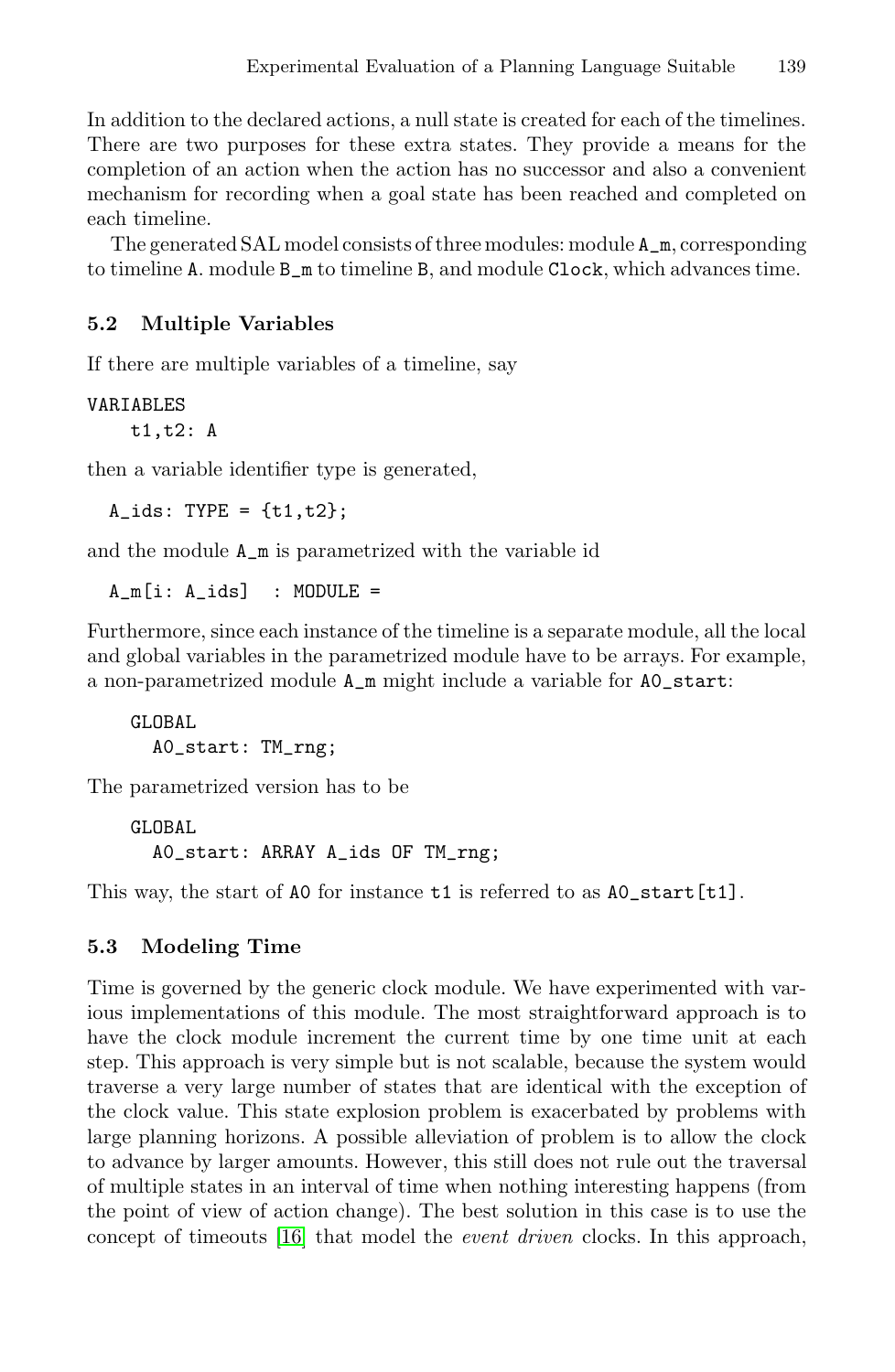each timeline maintains a future clock value where an event is scheduled to occur, and time jumps directly to the next interesting event. The timeouts are stored in an array of timepoints and the clock module determines the next (minimum value in the future) timeout.

The modules are composed asynchronously.

System: MODULE = A\_m [] B\_m [] Clock;

The SAL model checker will be used to search through all possible sequences of actions on the timelines to find sequences which satisfy all of the constraints specified in the ANMLite model. These constraints fall into two broad categories:

- **–** Timing constraints that impact durations and start/stop times of actions.
- **–** Simple relationships between start and end variables.

The search is started at time 0 and proceeds forward in time until the planning horizon **TM\_rng** is reached.

## **5.4 Model Variables**

The GLOBAL sections of all of the timeline modules contain variables which record the action that is scheduled during the current time:

```
GLOBAL
A0_start: TM_rng,
B0_start: TM_rng,
B1_start: TM_rng,
B_state: B_actions,
A_state: A_actions,
```
The \_state variables store the current action and the \_start and \_end variables record the start and end times of the actions.

#### **5.5 Transitions**

The ANMLite TRANSITIONS section is the major focus of the translation process. The SAL TRANSITIONS section is constructed from this part of the ANMLite model. When a transition occurs, an action is completed and another transition is initiated. No empty time slots are allowed. For example, the following

TRANSITIONS  $AO \rightarrow A1 \rightarrow A2$ 

is translated into three SAL transitions, which are labeled as follows:

| $A0_t$ to $A1$ :     | $\frac{9}{6}$ AO -> A1     |
|----------------------|----------------------------|
| $A1_to_A2$ :         | $\frac{9.}{6}$ A1 -> A2    |
| $A2$ _to_ $A$ _null: | %% A2 $\rightarrow$ A null |

The first transition is guarded by the following expression: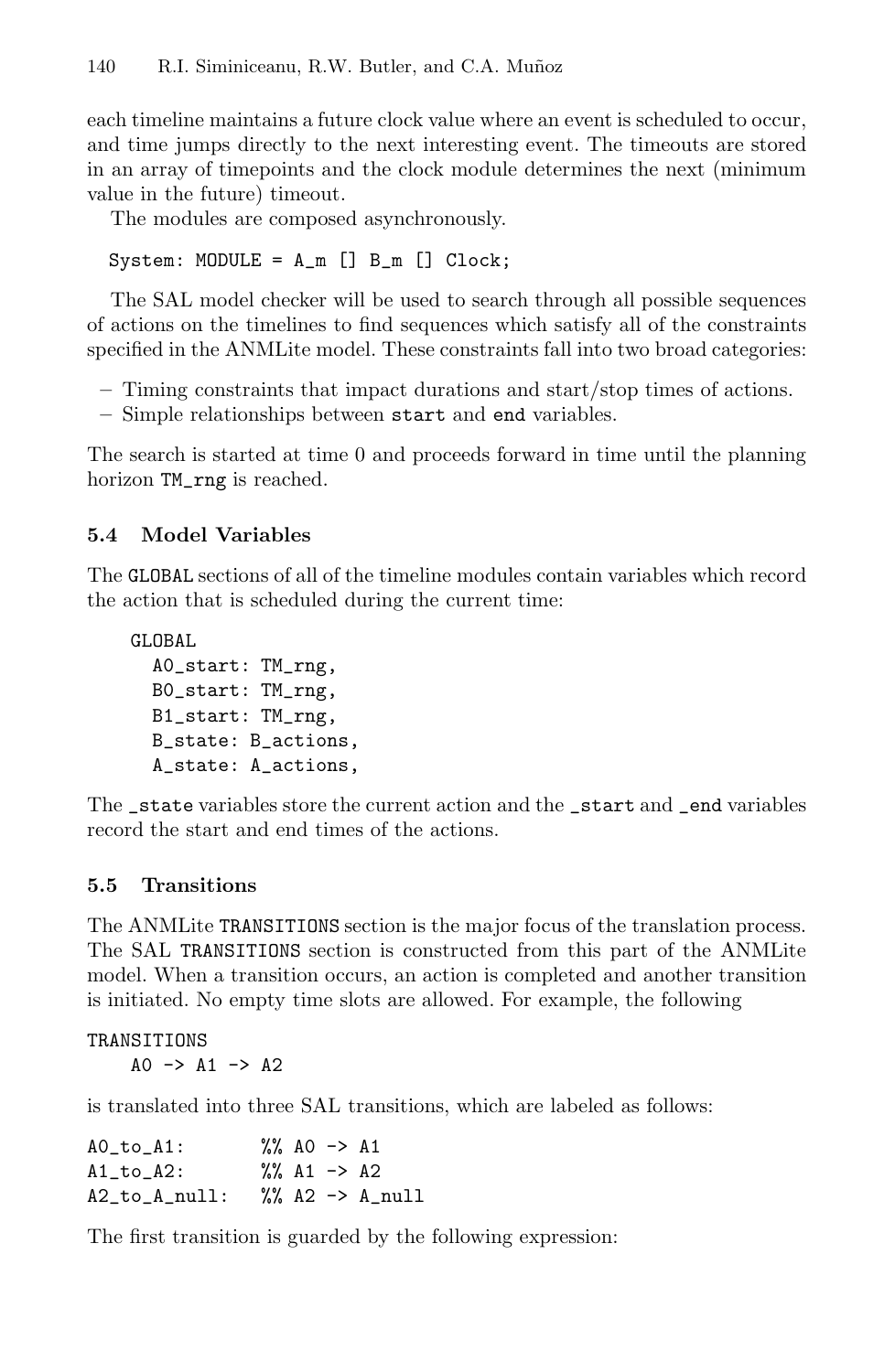$A_$ state =  $AO$ AND time  $>=$  AO\_start + 2

The first conjunct ensures that this transition only applies when the current action on the timeline is A0 and the second conjunct insures that the duration of the action is at least 2 time units. This corresponds to the fact that A0 was declared as  $A0: [2, 1]$ .

The GOALS statement is translated into the following SAL specification:

```
sched_sys: THEOREM
 System |- AG(NOT(A_state = A_null AND B_state = B_null));
```
Since the "null" states can only be reached from the goal states (i.e., A2 and B1), these efficiently record the fact that the appropriate goal has been reached and completed on each timeline. Note that the ANMLite goal statement has been negated. Therefore when the model checker is instructed to establish the property, any counterexample provided by SAL will serve as a feasible realization of the plan.

#### **5.6 Translating Constraints**

There are major conceptual differences between *specifying* constraints and *checking* constraints that need to be reconciled. In principle, the specification is declarative by nature and the modeler usually looks "forward" in time in expressing what needs to happen in order for the plan to complete. The checking of the plan is operational by nature, because start and end variables are assigned values as they occur, hence testing that a constraint is valid cannot be performed until the last timepoint has occurred. Therefore, in the checking of the constraints the modeler has to look "backwards" in time.

For example, the constraint A.start < B.end < C.start cannot be established when A starts. Even if B has not ended yet, its relationship to the start of C cannot be established.

The mechanism of checking constraints with a model checker is based on assigning and updating the values of timeline state and each action start and end variables. This is performed at the timepoints when a timeline transitions from one action to another, according to the TRANSTIONS section.

Repetitive actions require special care, as multiple occurrences of the same actions will overwrite the values of the corresponding start and end variables, so only the most recent one is actually available (and possibly the previous occurrence, given that we allow the next qualifier).

For example, if there is a transition  $A1 \rightarrow A2$  on timeline A, the following updates are necessary:

**–** A\_state' = A2 **–** A1\_end' = time **–** A2\_start' = time

A constraint is, in principle, applicable to all the transitions that affect the variables present in the constraint expression. That is, a start variable is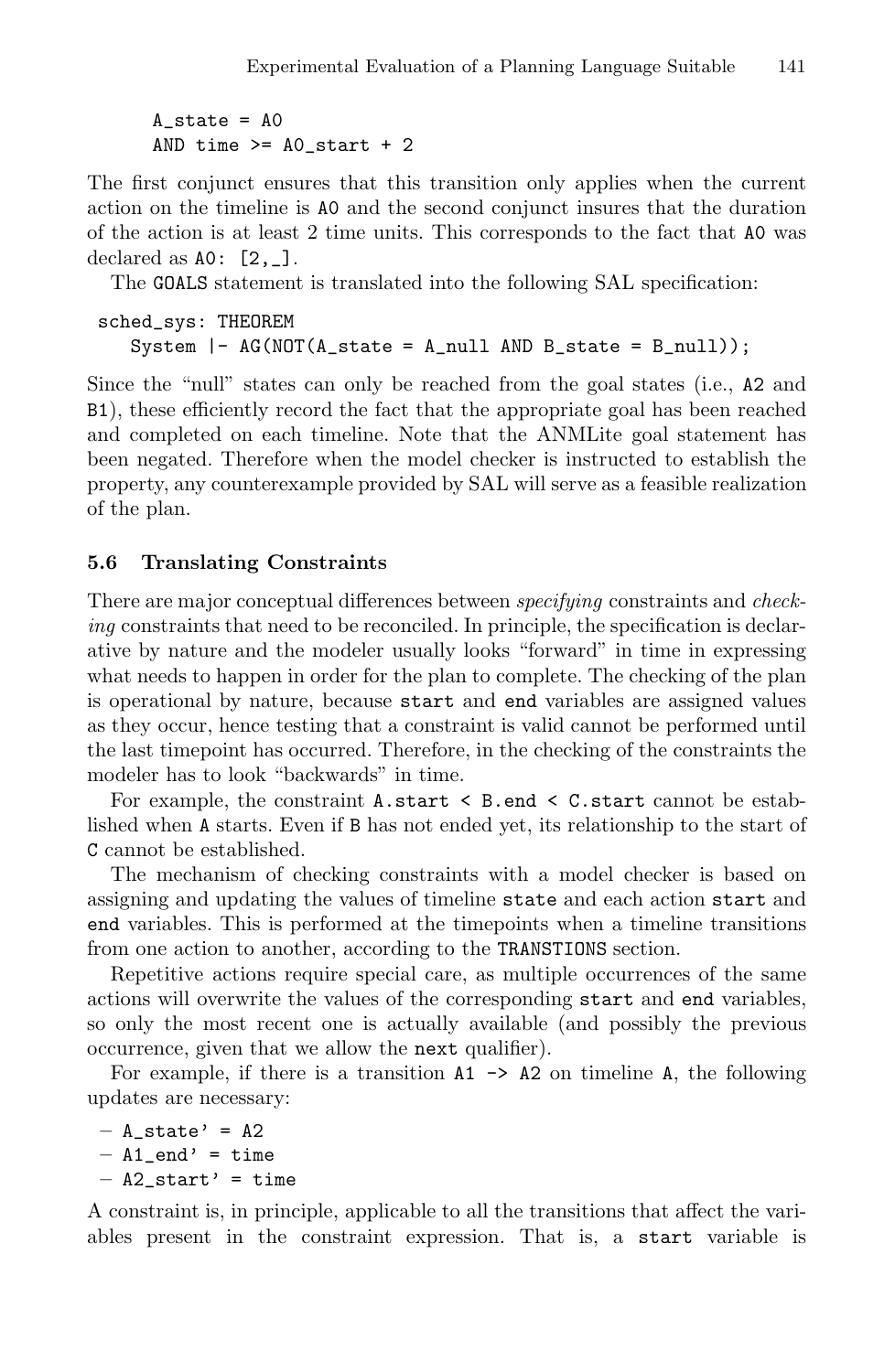relevant to *entering* an action, while the end variable is relevant to *exiting* an action. Transition guards are generated for the events that are involved.

The general approach of translating constraints into transition guards consists of determining the last timepoint in the chain and substituting that term with the value of the system variable time. For example, in the constraint

```
A1.start + 4 < B1.start < C1.end
```
the last timepoint is C1\_end. The transitions of relevance to this timepoint are from a predecessor of C1 to C1.

## **6 Experiments**

To instrument a scalability study for the model checker, we have explored two options. On the one hand, we have already accumulated a small benchmark of ANML models used for basic checks of the ANML operator semantics against the EUROPA2 [\[2\]](#page-14-5) implementation. On the other hand, the model checker is not able to solve even moderately complex problems, with no more than a handful of timelines. Therefore, we took the path of generating random models to fit into the current range of capabilities of SAL.

### **6.1 Real Models**

The small suite of examples includes 73 models designed to investigate the basic Allen operators that are at the core of the EUROPA2 [\[2\]](#page-14-5) logic. The main purpose was not the study of performance but to expose semantics issues, inconsistencies in the solutions, and insights into the subtleties of the logic (such as vacuous solutions, repetitive actions, the need for quantifiers, etc). Additionally, a space station crew activities and a dock worker robots models have been developed. Even though not nearly as sophisticated as necessary for practical purposes, they were still too complex to model check with SAL.

## **6.2 Random Models**

The major challenge in using the "real" models is that it is very tedious and time consuming to manually scale up the models (e.g. increase the number of timelines, actions, constraints) in a meaningful way.

Instead, from the statistical point of view, it might be better to just generate random models. They are obviously meaningless form the planning point of view, but they are better from the experimental point of view, since they are completely "unbiased".

In our experiments, we used 3*,* 900 random models, generated by a C program which takes in a few parameters:

- **–** the number of timelines, *T* ;
- **–** the number of actions on a timeline, *A*;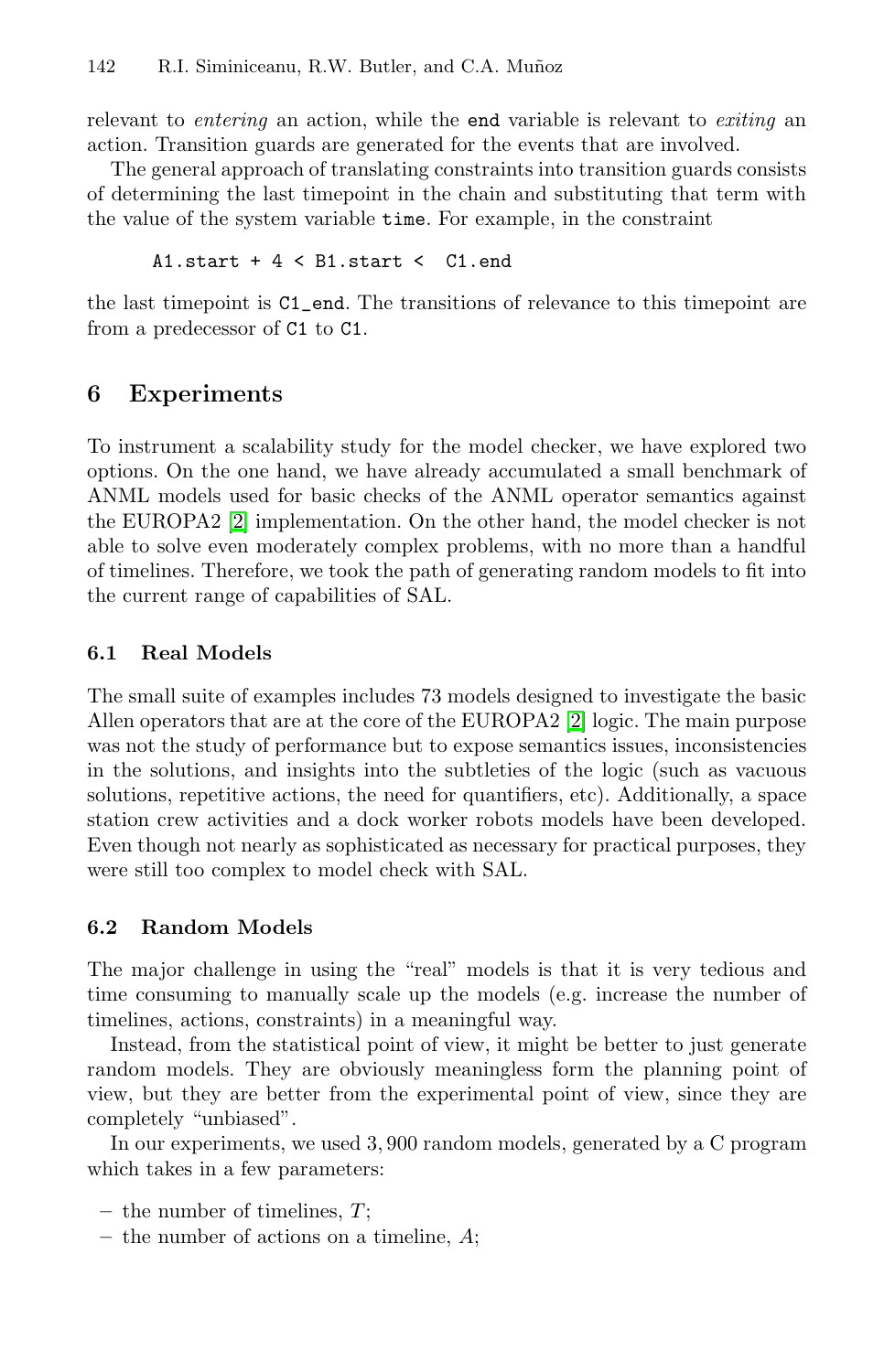- **–** the number of transitions in a timeline, *R*;
- **–** the number of constraints/Allen operators in the constraint section, *C*;

The transition graph is generated randomly. The program picks a source and target action (without self loops) and adds an edge. For simplicity, the constraints are all of the form *endpoint* + *constant < endpoint*, where endpoints are randomly selected from the set: *action.*{*start/end*}.

A completely random generator would most likely produce a large number of planning problems with no solution, as is the case of disconnected transition graphs. Therefore, the random generation is "steered" towards more meaningful setups. Instead of completely random graphs (which are likely to contain unreachable goal states), we always add the backbone chain  $A_0 \rightarrow A_1 \rightarrow \ldots \rightarrow$  $A_{n-1}$  and make  $A_{n-1}$  the goal state. This gives the model checker something useful to work with and increases the probability of an existing solution.

The set of sample parameters is the following:

- $T \in \{1, 2, 3, 4, 5\};$
- $A \in \{3, 4, \ldots, 10\};$
- **–** *R* takes sample values between the minimal (backbone) graphs with *A* − 1 edges and the full graph with  $\frac{A(A-1)}{2}$  edges. The test harness covers values for the fraction of "fullness"  $f \in \{0, \frac{1}{4}, \frac{1}{3}, \frac{1}{2}, \frac{2}{3}, \frac{3}{4}, 1\}$ , that is

$$
R = (A - 1) + f \cdot \left(\frac{A(A - 1)}{2} - (A - 1)\right);
$$

 $-C$  takes sample values from "nothing" to "a lot":  $\{0, \frac{A}{4}, \frac{A}{3}, \frac{A}{2}, A, 2A\}$ .

#### **6.3 Results**

We ran our batch of experiments using SAL version 3.0 on a 64bit, 3.2 GHz machine with 8GB of memory running RH Enterprise Linux version 2.6.9-5ELsmp. We collected the runtime for each model with the time command, using a timeout of 30 minutes (after which the SAL instance was aborted).

**Outcome.** The analysis has to take into account the outcome of a run: a solution is found, no solution is found, or the run is aborted when reaching the timeout cutoff. Since the model checking query was set up as a negation of the statement "no solution exists", in case a counterexample is found, it is then displayed (which is a time-consuming operation for a model checker). Figure [1](#page-12-0) shows the outcome breakdown for the runs, function of the four parameters in the experiment.

We observe a few natural trends. The number of timeouts increases dramatically with the number of timelines, which is the largest contributor to the complexity of a SAL model. The number of timeouts also increases with the number of actions, but more interestingly, for the number of constraints, it first peaks for an intermediate value, before dipping. We attribute this to the fact that increasing the number of constraints is likely to reduce the chances of an existing solution.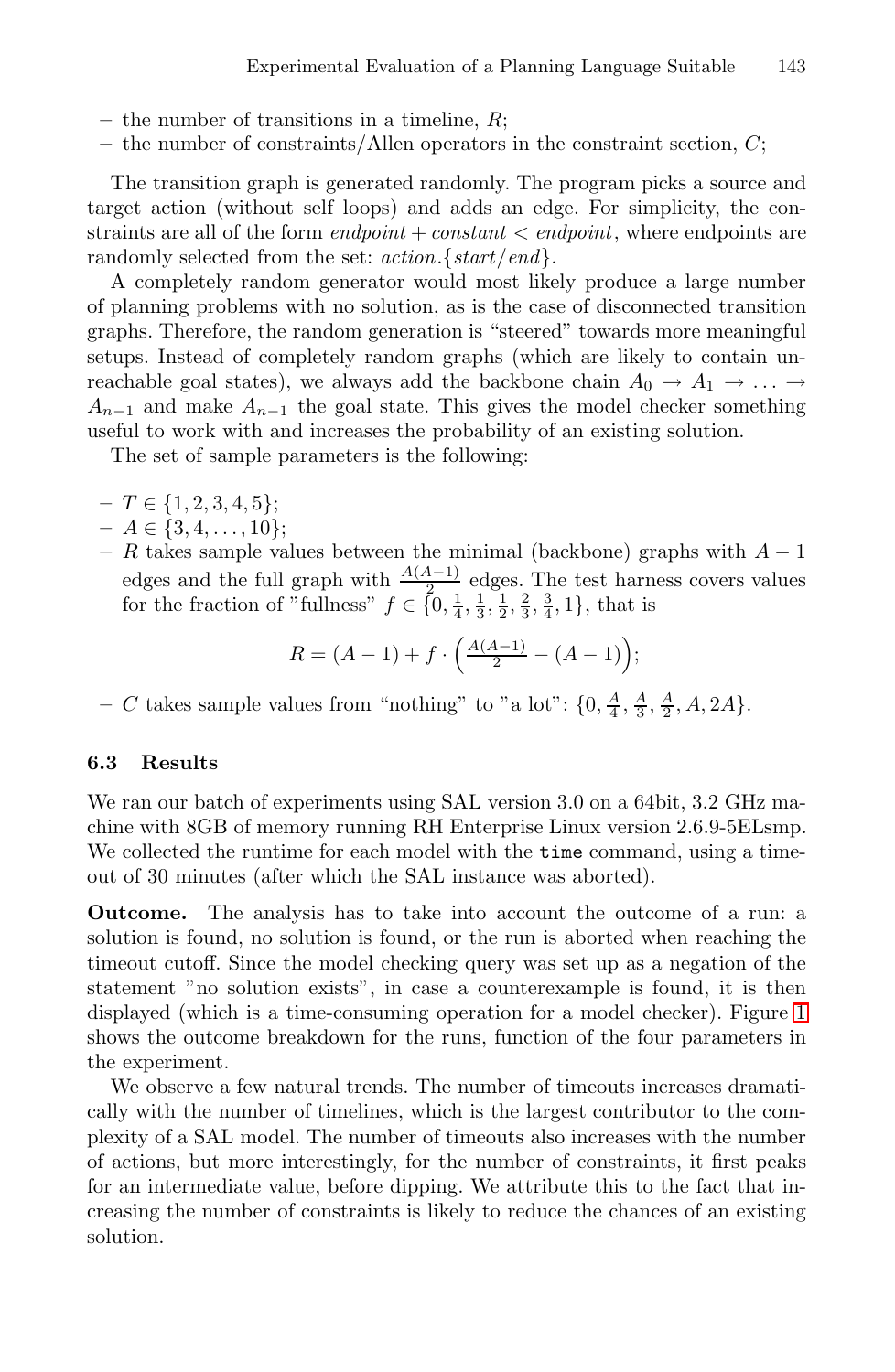

<span id="page-12-0"></span>**Fig. 1.** Outcome breakdown

In terms of finding a solution, there is a mix of results. As seen above, more timelines and more constraints decrease the possibility of a solution. The number of actions has a small effect, while the number of transitions seems to favor the existence of a solution. This can be attributed to the fact that more edges in the transition graph would allow the reach of a goal state by "bypassing" actions that are tied into unfeasible constraints.

In general, the generated models seem to be more likely to lack a solution rather than have one. This is probably due to the "random" (that is often meaningless) nature of the models.

**Runtimes.** Figure [2](#page-13-0) shows the average runtime for six combinations of parameters. The trends are also mixed. While it is obvious that the runtime will grow with the increase in the number of timelines and actions, the number of transitions seems to have a negligible effect on the runtime. Also, the number of constraints produces a peak in the middle and decreases for larger values.

The dependency on the number of timelines can be illustrated by the total runtime of the script for the approximately 800 models for each value of *T* . It took less than a day (23 hours) to finish the models with  $T = 1$ , more than two days (51 hours) for  $T = 2$ , six and a half days (156 hours) for  $T = 3$ , ten days (240 hours) for  $T = 4$ , and nearly two weeks (320 hours) for  $T = 5$ .

We also computed the averages in subcategories, corresponding to the existence of a solution or not. Both due to lack of space and also to the fact that the comparison is unfair to the case when a solution exists (given that the model checker spends more time constructing the counterexample), we left those graphs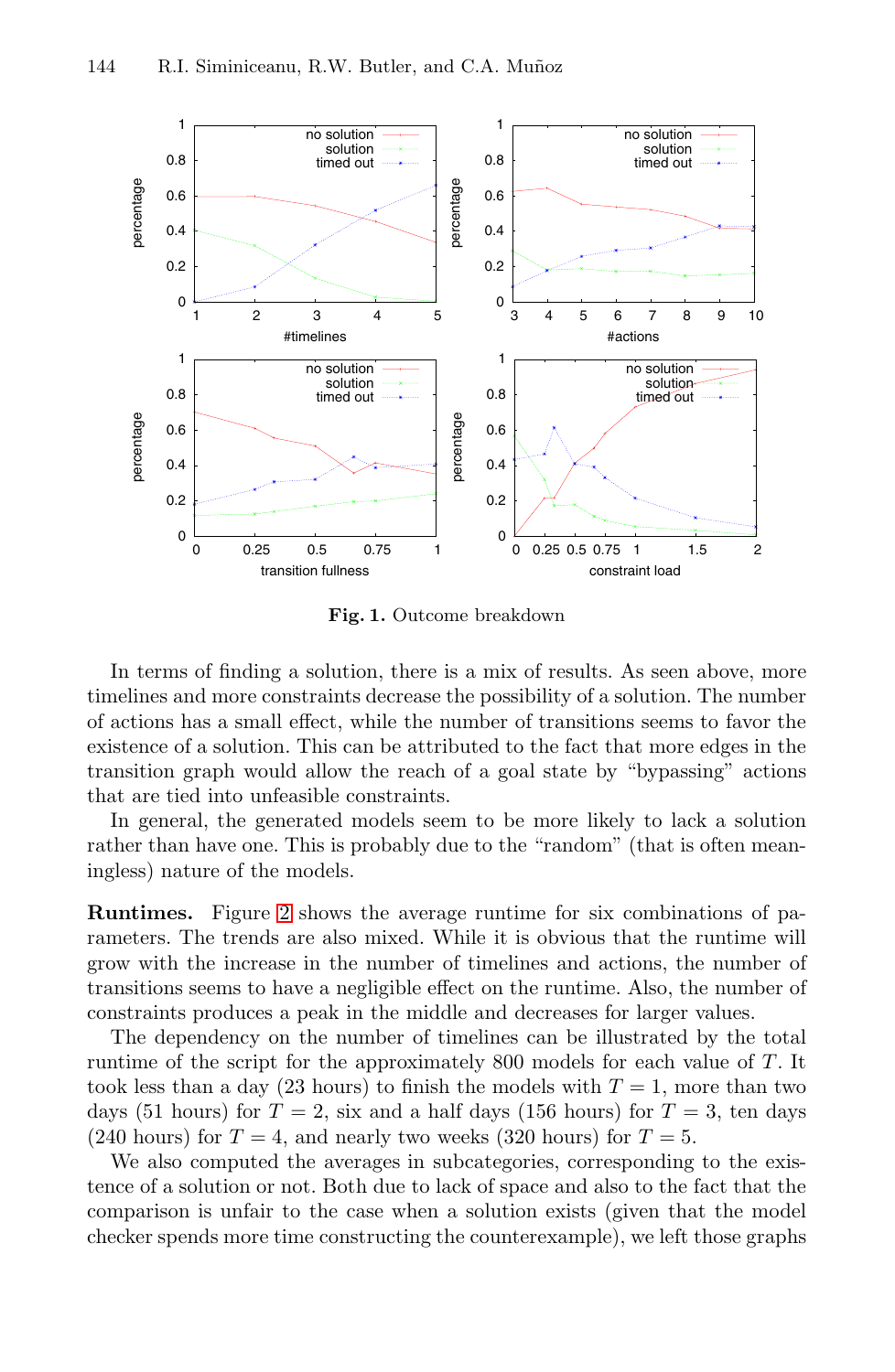

<span id="page-13-0"></span>**Fig. 2.** Average runtimes

out of this paper. The profile of the graphs is largely similar to the overall averages, but is roughly scaled (down for no solution, up for an existing solution) by a constant factor.

## **7 Conclusions**

We are just making small steps in this area. Traditional symbolic model checking technology is not mature enough to handle complex applications. Yet, with the help of more advanced techniques (timeout automata and other deductive approaches, such as SMT solvers [\[6\]](#page-14-20)), more progress can be made.

In general, we believe that there is a clear role for formal methods in designing planning languages. While the powerful heuristics of the AI software are more suited to efficiently find a solution, exhaustive techniques, such as model checking, are obviously the only alternative to prove the lack of a solution. Moreover, in safety-critical applications, eliminating ambiguities in the specification language is a strong requirement. Our comparative study with EUROPA2 has